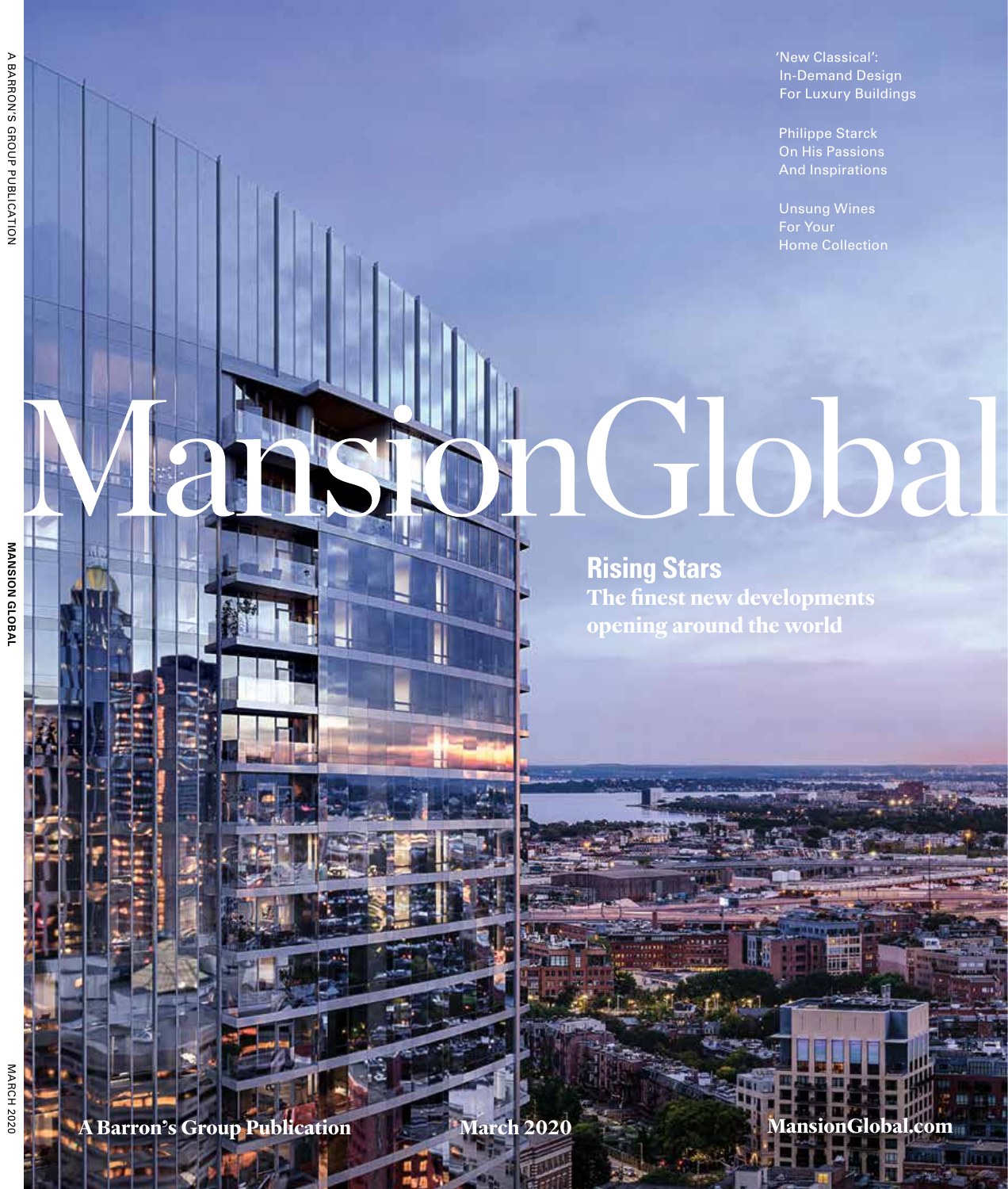

Inside



### **Megadevelopments Rising** From Shanghai to Miami,

these are the top new residential complexes



### **Architecturally Unique New Condo Developments**

Intriguing residential designs are coming to urban and waterfront markets starting this year



### **Green With Luxury**

The best sustainable developments opening around the world



### **Amenities, Naturally** Some of the hottest new developments are getting close to nature when it comes to residents' perks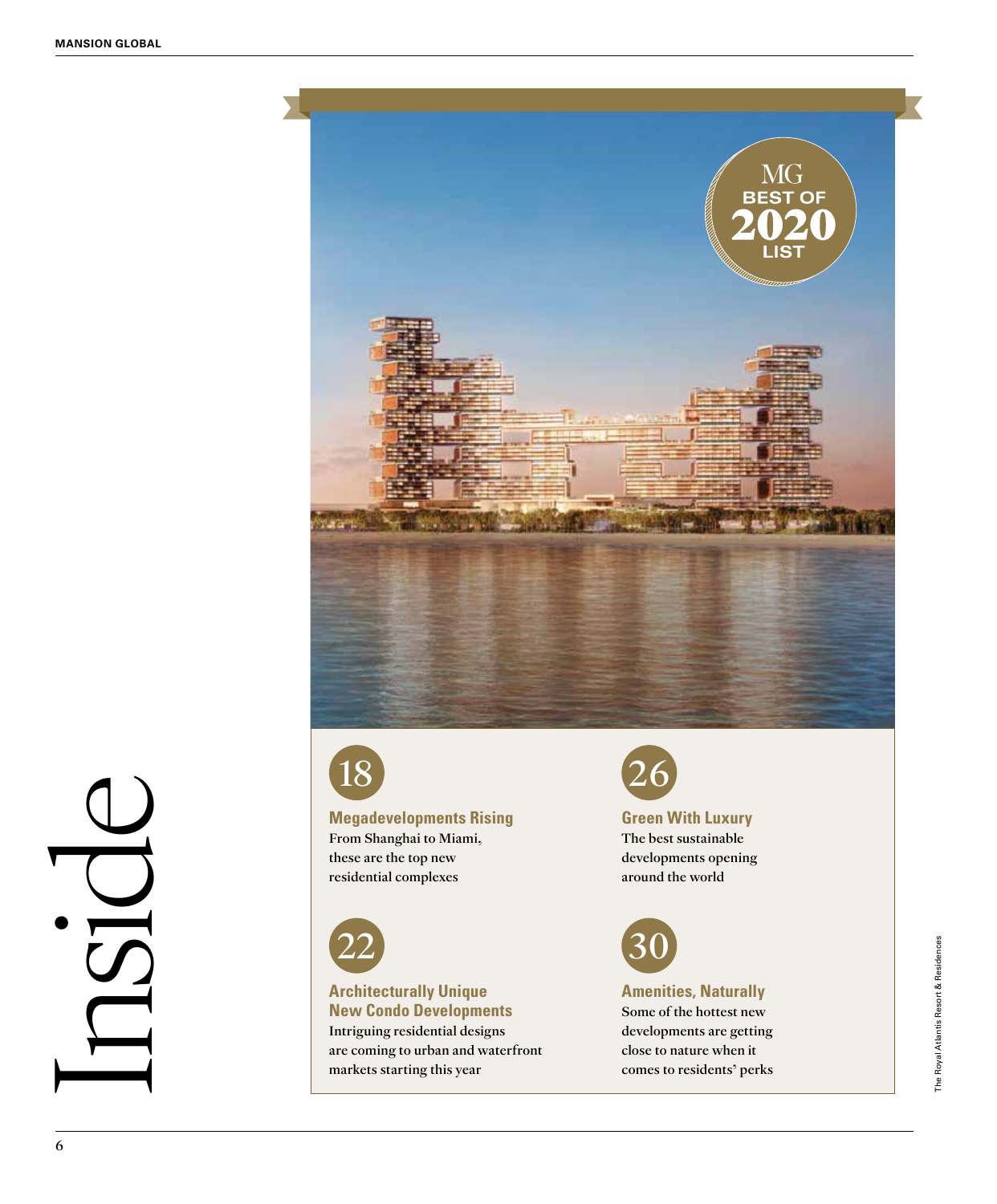

**Philippe Starck Is Living the Future**  The legendary French designer still believes in accessibility and forward thinking



**Home Designs Making a Mark**  What to expect in today's most up-to-date interior decor



### 14 **Julianna Margulies's Favorite Things**

From chandeliers to a go-to breakfast, here's what you'll find at the actor's homes

# 32 **Classical Contemporary**

**Meets the Future** "New classical" design is in demand for luxury buildings, homes, and developments

### 38

### **Miami's Evolution**

In the last 10 years, the South Florida city has seen more foreign buyers, branded homes, and a changed skyline

# 40 **On Brand**

Top developments with notable names in the pipeline



**Anatomy of a Superyacht** An exclusive look inside Cocoa Bean, a 74-meter ship

44 **Wonder Walls** Designer Tamara Mellon takes *Mansion Global* through her art collection



**Exploring Epicurean Italy**  Eat—and learn about the country's delicious food and drinks

50 **Best of Berlin** Making the most out of a visit to Germany's capital of cool

52 **The Art of the Bespoke Automobile** How luxury car makers incorporate handcrafting for an elite clientele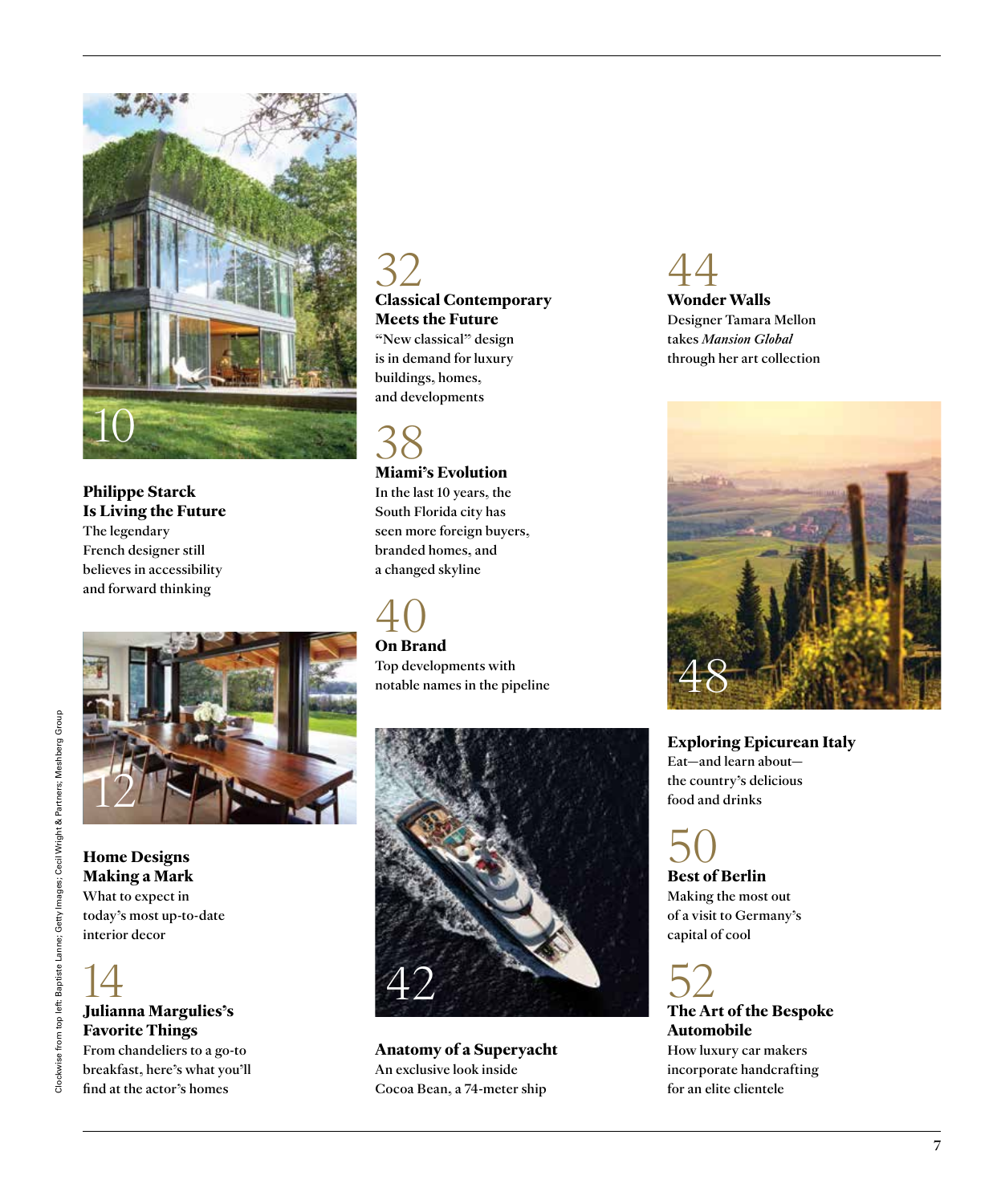### Home Designs Making a Mark

From bespoke bathrooms to a relaxed, multidimensional vibe, what to expect in today's most up-to-date interior design

### **By Jennifer Tzeses**

Lived-in looks, mixed materials, bespoke bathrooms, and a more mindful way of integrating technology—here's what's trending in design, accessories, smart technology, and amenities for the home.

### **1**

#### **Interior Design**

Homes are feeling homier, and a relaxed, multidimensional look is taking hold.

"Furnishing will be less about one style, such as Scandinavian modernism or industrial chic, and more of an accumulation of looks based on individuality, need, purpose, and functionality," says Jeffrey Beers of Jeffrey Beers International in New York.

As a reflection of this, Mr. Beers designed the signature lobby and amenity spaces at EchelonSeaport in Boston to be warm and inviting for residents by using unexpected textures, such as linen-inspired wall coverings, Grigio Perla marble flooring, and champagne-hued woven metal detailing.

It's a vibe that's also being expressed through furnishings. "In sitting rooms and family rooms, we are increasingly incorporating large, oversize ottomans to replace the traditional coffee table," says Carleton Varney, president of Dorothy Draper & Co. in Palm Beach, Florida.

For Adam Meshberg, founder and principal of Meshberg Group, an architecture and interior design firm in Brooklyn, New York, it means blending industrial-chic design with vintage pieces. "We'll see more open ceilings revealing black steel finishes, light-toned wide-plank flooring, and textured or wireglass materials paired with vintage furniture elements, such as cane chairs similar to Marcel Breuer's design pieces."



#### ᄉ

Designed by Adam Meshberg, founder and principal of Meshberg Group, this space blends industrial and vintage design.